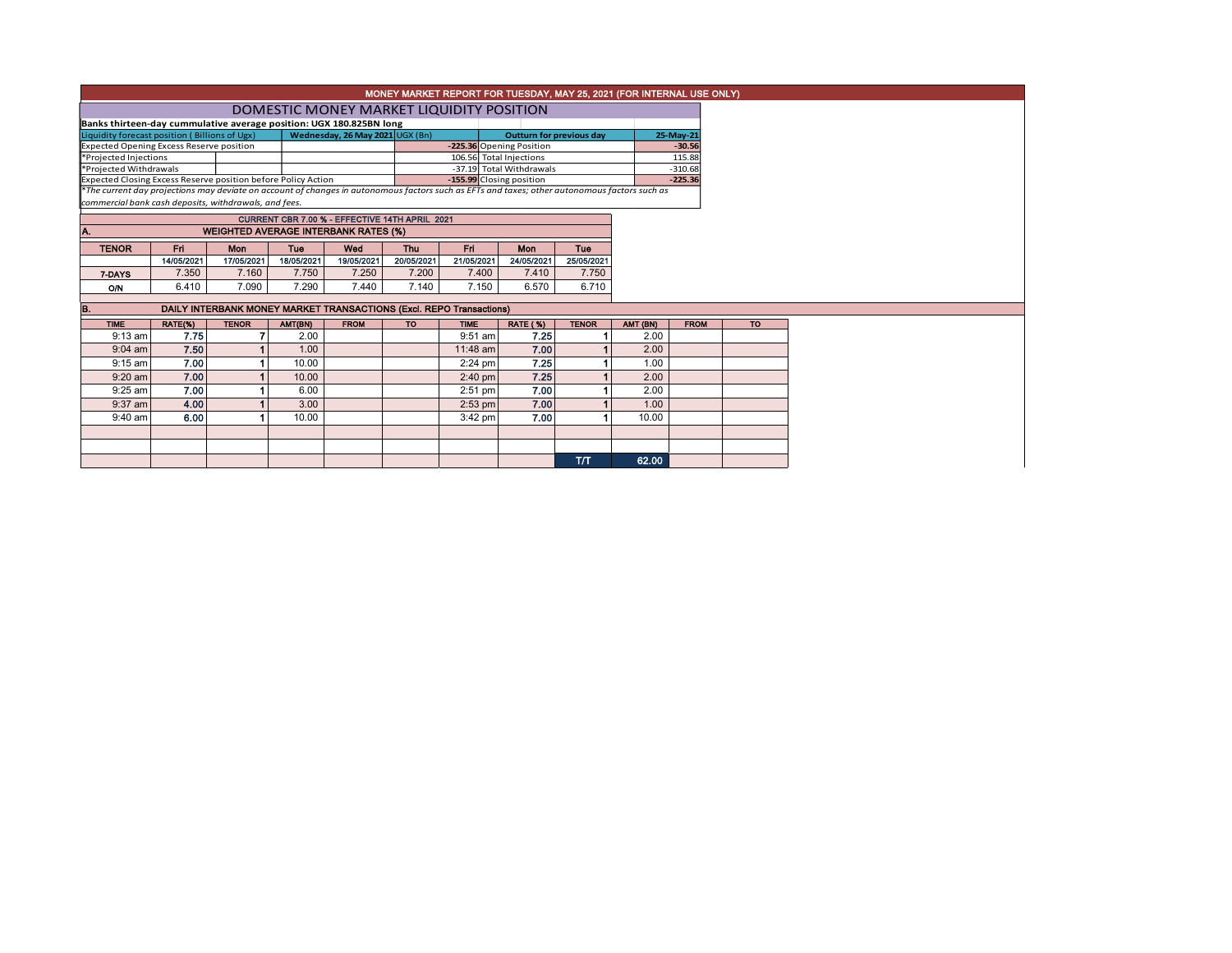C. CBR AND THE 7- DAY WAR INTERBANK RATES 9.000 8.000 <u> 11111111111111111111111111111</u> **SAGUINEERS SERVICE BOARD TO THE TIME**  $.........$ 7.000  $\overline{\phantom{a}}$  $\mathcal{L}^{\text{max}}$  $\mathcal{L}_{\mathcal{L}_{\mathcal{L}_{\mathcal{L}_{\mathcal{L}_{\mathcal{L}}}}\cup\mathcal{L}_{\mathcal{L}_{\mathcal{L}}}}\mathcal{L}_{\mathcal{L}_{\mathcal{L}_{\mathcal{L}}}}\mathcal{L}_{\mathcal{L}_{\mathcal{L}_{\mathcal{L}}}}\mathcal{L}_{\mathcal{L}_{\mathcal{L}_{\mathcal{L}}}}\mathcal{L}_{\mathcal{L}_{\mathcal{L}_{\mathcal{L}}}}\mathcal{L}_{\mathcal{L}_{\mathcal{L}_{\mathcal{L}}}}\mathcal{L}_{\mathcal{L}_{\mathcal{L}_{\mathcal{L}}}}\mathcal{L}_{\mathcal{L}_{$ 6.000 5.000 4.000 03/05/2021 04/05/2021 05/05/2021 06/05/2021 07/05/2021 10/05/2021 11/05/2021 14/05/2021 17/05/2021 18/05/2021 19/05/2021 20/05/2021 21/05/2021 24/05/2021 24/05/2021 • Overnight WAR  $-7$ -day WAR  $-CBR$  rate  $-U$ pper bound  $-Lower$  bound D. MONETARY POLICY OPERATIONS MATURITIES PROFILE: (27 MAY 2021 – 24 JUNE 2021) DATE THUR FRI THUR THUR THUR TOTAL 27-May-21 04-Jun-21 10-Jun-21 17-Jun-21 24-Jun-21 REPO | 969.03 | - | - | - | - | 969.03 REV REPO | - | - | - | - | - | -DEPO AUCT 96.10 137.30 39.10 72.10 95.00 439.60 TOTALS 1,065.13 137.30 39.10 72.10 95.00 Total O/S Deposit Auction balances held by BOU up to 08 JULY 2021: UGX 1,255 BN Total O/S Repo, Reverse Repo & Deposit Auction balances held by BOU: UGX 2,224 BN (Ei) STOCK OF TREASURY SECURITIES Eii) MONETARY POLICY MARKET OPERATIONS (VERTICAL REPOS, REV-REPOS & DEPOSIT AUCTIONS) LAST TBIILS ISSUE DATE: 20-MAY-2021

| (EI) STOCK OF TREASURY SECURITIES                                                     |                            |                                            |                  |                 | Eii)<br><b>MONETARY POLICY MARKET OPERATIONS</b> |                           |               |            |              |                |  |  |  |  |
|---------------------------------------------------------------------------------------|----------------------------|--------------------------------------------|------------------|-----------------|--------------------------------------------------|---------------------------|---------------|------------|--------------|----------------|--|--|--|--|
|                                                                                       |                            | <b>LAST TBIILS ISSUE DATE: 20-MAY-2021</b> |                  |                 | (VERTICAL REPOS, REV-REPOS & DEPOSIT AUCTIONS)   |                           |               |            |              |                |  |  |  |  |
| On-the-run O/S T-BILL STOCKs (Bns-UGX)                                                |                            |                                            | 6,103.99         | 26/05/2021      | OMO                                              | <b>ISSUE DATE</b>         | <b>AMOUNT</b> | <b>WAR</b> | <b>RANGE</b> | <b>TENOR</b>   |  |  |  |  |
| On-the-run O/S T-BONDSTOCKs(Bns-UGX)                                                  |                            |                                            | 19,201.78        | 26/05/2021 DAUT |                                                  | $15$ -Apr                 | 12.93         | 7.402      |              | 28             |  |  |  |  |
| TOTAL TBILL & TBOND STOCK- UGX                                                        |                            |                                            | 25,305.77        |                 | <b>DAUT</b>                                      | 15-Apr                    | 28.77         | 7.516      |              | 56             |  |  |  |  |
| O/S=Outstanding                                                                       |                            |                                            |                  |                 | <b>REPO</b>                                      | 15-Apr                    | 923.00        | 7.000      |              |                |  |  |  |  |
| <b>MATURITY</b>                                                                       | <b>TOTAL STOCK YTM (%)</b> |                                            | <b>CHANGE IN</b> |                 | <b>DAUT</b>                                      | 22-Apr                    | 43.56         | 7.313      |              | 28             |  |  |  |  |
|                                                                                       | (BN UGX)                   | <b>AT CUT OFF</b> *                        | YIM(1/4)         |                 | <b>DAUT</b>                                      | $22$ -Apr                 | 68.31         | 7.585      |              | 56             |  |  |  |  |
| 91                                                                                    | 87.06                      | 7.003                                      | 0.083            |                 | <b>REPO</b>                                      | 22-Apr                    | 726.00        | 7.000      |              | $\overline{7}$ |  |  |  |  |
| 182                                                                                   | 403.16                     | 9.501                                      | $-0.248$         |                 | <b>REPO</b>                                      | $26$ -Apr                 | 213.00        | 7.000      |              | 3              |  |  |  |  |
| 364                                                                                   | 5.613.76                   | 10.700                                     | $-0.700$         |                 | <b>REPO</b>                                      | 28-Apr                    | 452.50        | 7.000      |              | 1              |  |  |  |  |
| 2YR                                                                                   |                            | 13.000                                     | $-0.550$         |                 | <b>DAUT</b>                                      | $29$ -Apr $-$             | 74.58         | 7.326      |              | 28             |  |  |  |  |
| 3YR                                                                                   |                            | 12.800                                     | $-1.197$         |                 | <b>DAUT</b>                                      | 29-Aprl-                  | 93.91         | 7.584      |              | 56             |  |  |  |  |
| 5YR                                                                                   | 1.589.27                   | 15.100                                     | $-1.400$         |                 | <b>REPO</b>                                      | $29$ -Apr $-$             | 1.063.00      | 7.000      |              | $\overline{7}$ |  |  |  |  |
| 10YR                                                                                  | 9.147.22                   | 15.970                                     | $-0.030$         |                 | <b>REPO</b>                                      | $30 - A$ pr $-$           | 72.00         | 7.000      |              | 6              |  |  |  |  |
| 15YR                                                                                  | 7,447.58                   | 14.400                                     | $-1.700$         |                 | <b>REPO</b>                                      | $04$ -May $-$             | 187.50        | 7.000      |              | $\overline{2}$ |  |  |  |  |
| <b>20YR</b>                                                                           | 1.017.70                   | 16.990                                     | $-0.510$         |                 | <b>DAUT</b>                                      | 06-May                    | 40.07         | 7.280      |              | 29             |  |  |  |  |
| Cut OFF is the lowest price/ highest yield that satisfies the auction awarded amount. |                            |                                            |                  |                 | <b>DAUT</b>                                      | 06-May                    | 500.38        | 7.717      |              | 56             |  |  |  |  |
|                                                                                       |                            |                                            |                  |                 | <b>REPO</b>                                      | 06-May                    | 425.00        | 7.000      |              | $\overline{7}$ |  |  |  |  |
|                                                                                       |                            |                                            |                  |                 | <b>REPO</b>                                      | 10-May                    | 600.50        | 7.000      |              | 3              |  |  |  |  |
|                                                                                       |                            |                                            |                  |                 | <b>REPO</b>                                      | 11-May                    | 283.00        | 7.000      |              | $\overline{2}$ |  |  |  |  |
|                                                                                       |                            |                                            |                  |                 | <b>DAUT</b>                                      | 14-May                    | 26.75         | 7.662      |              | 55             |  |  |  |  |
|                                                                                       |                            |                                            |                  |                 | <b>DAUT</b>                                      | 14-May                    | 9.95          | 7.326      |              | 27             |  |  |  |  |
|                                                                                       |                            |                                            |                  |                 | <b>REPO</b>                                      | $14$ -May $\vert$ -       | 742.00        | 7.000      |              | 6              |  |  |  |  |
|                                                                                       |                            |                                            |                  |                 | <b>REPO</b>                                      | $17-May$ -                | 95.00         | 7.000      |              | 3              |  |  |  |  |
|                                                                                       |                            |                                            |                  |                 | DAUT                                             | $20$ -May $-$             | 278.96        | 7.536      |              | 56             |  |  |  |  |
|                                                                                       |                            |                                            |                  |                 | DAUT                                             | 20-May -                  | 2.98          | 7.328      |              | 28             |  |  |  |  |
|                                                                                       |                            |                                            |                  |                 | <b>REPO</b>                                      | $20$ -May $-$             | 441.00        | 7.000      |              | $\overline{7}$ |  |  |  |  |
|                                                                                       |                            |                                            |                  |                 | <b>REPO</b>                                      | 21-May                    | 305.00        | 7.000      |              | 6              |  |  |  |  |
|                                                                                       |                            |                                            |                  |                 | <b>REPO</b>                                      | $25-May$                  | 222.09        | 7.000      |              | $\overline{2}$ |  |  |  |  |
|                                                                                       |                            |                                            |                  |                 |                                                  | WAR-Weinhted Average Rate |               |            |              |                |  |  |  |  |